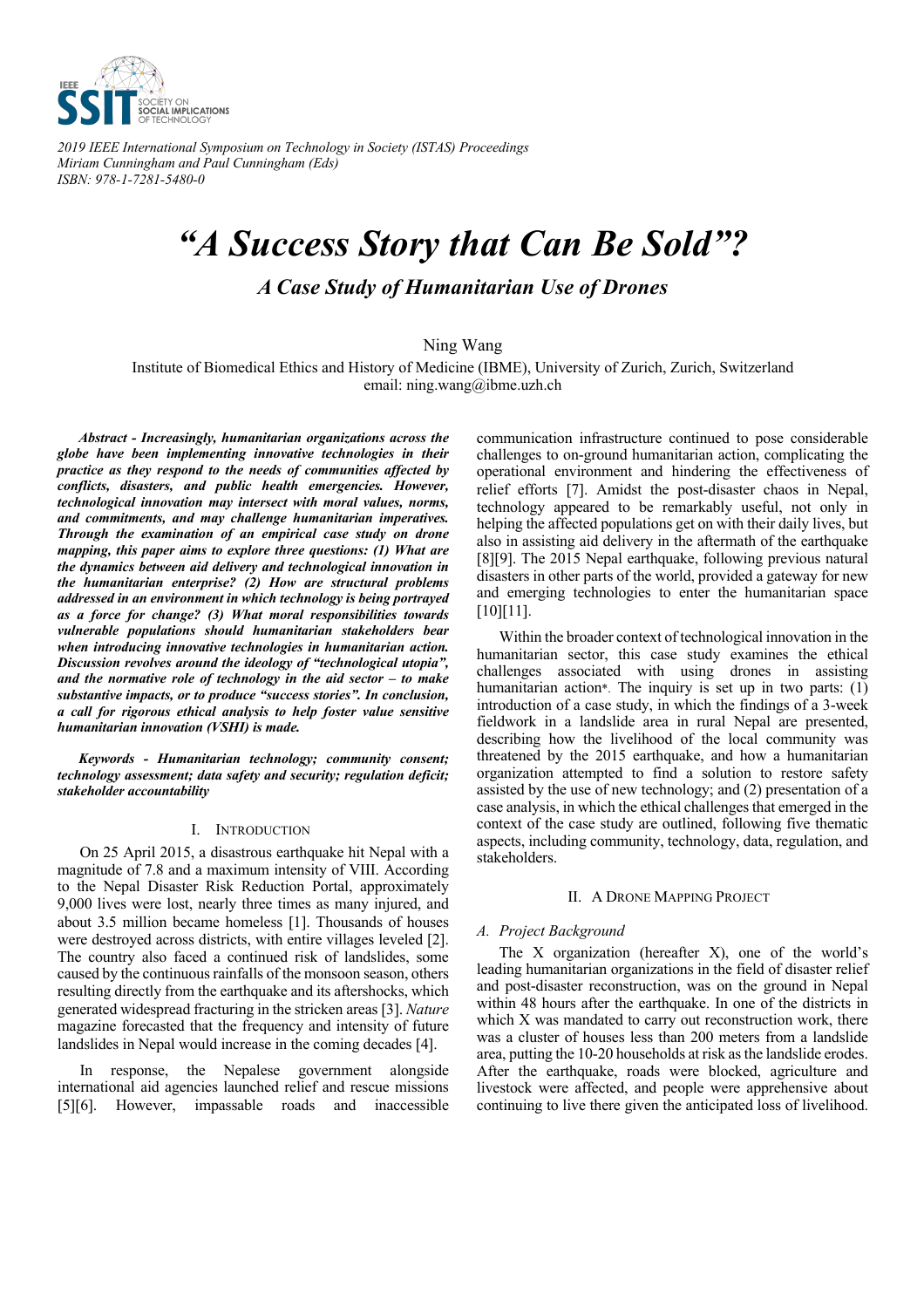To ensure that it would be safe to reconstruct houses in this area, X needed to assess the damage and risks to infrastructure, agriculture, and human settlements in the area in the long run. The main objective was to quantify, in monetary terms, how many assets including the agricultural lands were exposed to the landslide threat, and to identify a timeframe within which these lands would be lost, and people would be forced to relocate.

Immediately after the earthquake, a field officer at X's Emergency Response Department (ERD) brought a drone to Nepal, with the intention of using it to assist with disaster relief work. The complicated geological conditions of the landslide challenged X to find innovative ways to manage risks, and they envisioned that drones could potentially be used to provide the kind of information they needed. The rationale was, primarily, that drones could be used to capture high-resolution images to map the landslide area, following which a hazard analysis as part of the risk-reduction assessment could be obtained. The alternative was to use established technologies, i.e., satellite images or ground measurements, both, however, with major limitations in landslide mapping. In terms of the former, firstly, satellite images are taken from a great height, and the resolution and level of detail obtained is low; and secondly, if there is cloud cover over the area, data analysis becomes complex. As regards the latter, in theory, a tripod or prism could be manually installed on the ground; this, however, was nearly impossible in this case given the dangerous terrain. In comparison, drone technology is less weather-dependent, more cost-efficient, and produces richer data in a short period of time, at a reasonable cost, and with reduced safety risks.

## *B. Project Partners*

To kick-start the project, X recruited a local technical officer with prior experience in using drones to coordinate the mapping project and to acquire flight permissions from the government. In terms of budget, the ERD officer shared connections with the technical officer, who then reached out to some funding agencies with a positive response, and received earmarked funds to initiate the project. Due to a lack of in-house technical capacity, X partnered with an NGO (hereafter Partner A), which was actively involved in crisis drone mapping in post-disaster settings, to handle the technicalities of the project. As one of the first organizations that introduced drones to Nepal, Partner A was motivated to showcase how drones could be used in vulnerable situations for humanitarian purposes, and to file strong use cases to convince the government that there were advantages to scaling up the technology. With respect to hazard assessment, X partnered with a university spinoff (hereafter Partner B), specializing in geological risk assessment software engineering, to model the landslide for monitoring and earlywarning purposes. Although financially unattractive, Partner B's involvement was motivated by a drive to represent themselves as a pioneer in this type of drone data analysis at the time.

# *C. Government Permissions*

After the earthquake, Nepal implemented strict regulations with regard to the use of drones, due to a growing number of drone flights. As a result, X had to obtain a total of six approvals, involving four governmental authorities at the national level and two at the district level. The approval process was lengthy and

demanding for several reasons. First of all, the national government had other priorities as a result of the earthquake, which they perceived as in more urgent need of resolution. Secondly, landslides are common in Nepal, with many more problematic than this one. Thirdly, there was a general concern about national security, as a result of which the officials tended to err on the safe side. Finally, not all officials understood the technology, nor the technicalities of the mapping project, although they were interested in knowing how they could benefit from such a project, and how it could help them in tackling the existing challenges they each faced in their respective roles. X made it explicit that as a shelter-oriented aid agency, they would not want to build shelters in an unsafe area, and so they would need assessments of the geological conditions of the land as part of their risk-reduction work. By sticking to the practicalities of the project, X finally succeeded in getting the flight permissions. Overall, it took X three months to clear all regulatory requirements.

#### *D. Community Consent*

Prior to the mapping, X organized a number of meetings with the community members to gain indigenous knowledge about the landslide. X also held an information session, where the technical officer introduced drones, and presented when and why X intended to use drones, and how drones could bring about changes to their lives. The villagers had no prior expectations from the drone use, nor concerns about potential risks associated with the images that would be captured by the drones – all that mattered to them was that they had the safe houses they needed. With a limited understanding of the technology, and a genuine hope for their own safety and betterment, the villagers showed a welcoming and accepting attitude towards the use of drones in their community. To seek final consent from the community, X held a series of talks with the community leaders, without directly involving the villagers given their general illiteracy. X explained that if it turned out to be technically evident that their houses were in a dangerous area, then X could advocate, on behalf of the community, to the national government for their relocation to a safer area using government subsidies. The community leaders recognized the importance of new technology and gave their consent. On this basis, the local government sent a recommendation letter to the involved Ministries supporting the mapping project, which led to the successful acquisition of the flight permissions.

#### *E. The Mapping*

The main objective of the mapping was to find out how many cracks or fault lines there were in the landslide, how vulnerable the area was, and when the landslide would reach the villagers living in the nearby area. Since it was a new experience for X, the technical aspects of the project were challenging, especially given that the operation would take place in a remote mountainous area in Nepal. The flight planning was preprogrammed using 3D flight simulation software, during which the technicians envisioned a possible drone crash in two scenarios, i.e., battery failure, or takeoff/landing errors, and took measures to prevent these instances from occurring. Despite careful preparation, two crashes took place during the mapping, resulting in damage to two drones. Both crashes were believed to be caused by technical errors, both times the villagers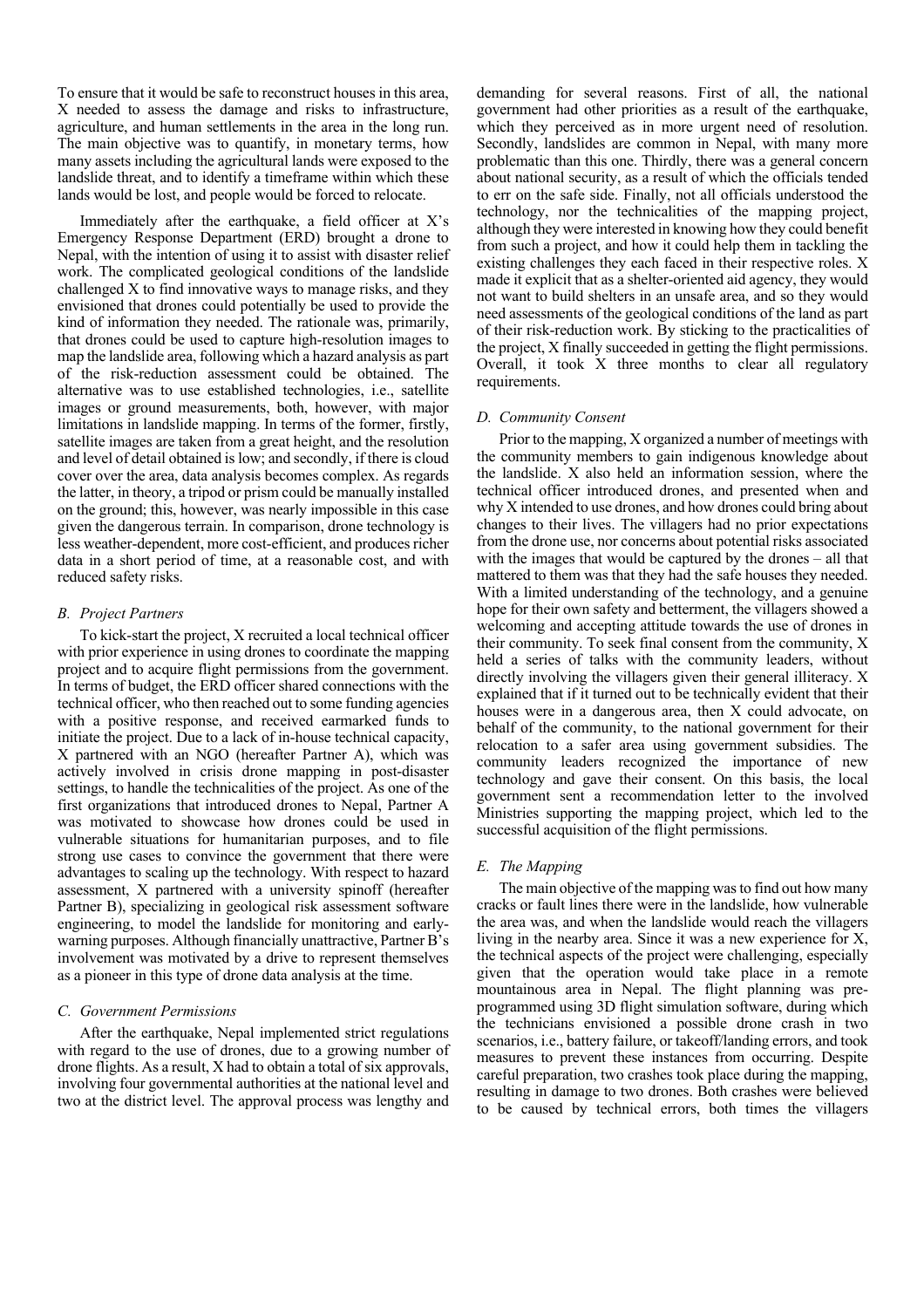witnessed the crash, and both times the villagers volunteered to help retrieve the drone from the landslide, without being asked to, nor expecting anything in return. As X had only an aerial camera and GPS, the technicians were able to collect just about a hundred images and created a high-resolution map. Based on the topographical data, Partner A developed a 3D model and gave X the dataset. Partner B then studied the susceptibility of the landslide to erosion and submitted a technical report to X. The main conclusion was that, to gain a thorough understanding of the hazards and risks of the landslide, more research was needed, and more data must be collected, which required more funding. The report was not shown to the community for two reasons: (1) X believed that they needed a more concrete proposal on the evolution of the landslide based on more mappings; and (2) there were no recommendations in the report of feasible control measures to manage the landslide.

## *F. The Outcome*

With respect to the datasets, although X considered making them open data, they have not been published on any open platform to date. The core data are stored with X, as they are the official owner of the datasets. In practice, however, ownership is shared between all three project partners. Additionally, as part of the regulatory requirements of Nepal, X was bound to submit the raw data to the local government (but not the processed output). As there were no compliance mechanisms put in place to regulate the sharing of the data, effectively all four parties had access to the datasets, and could potentially share the data with others. Regarding community benefits, X showed the drone images to the villagers and, for the first time in their lives, they saw their homeland from a different perspective – how close they lived to the landslide, and how much greater their exposure to danger was than they had realized. To some, the clear boundary of the landslide shown in the drone images raised awareness as to how vulnerable they were, which consequently triggered fear. To others, seeing the landslide from a different angle changed nothing, as they had been living with the landslide and grazing their livestock on it, and they knew very well that it was eroding. The community leaders, on the other hand, had high expectations from the drone use, believing that it could solve many long-standing problems of the community, including potential control of the landslide. To some extent, their expectations were not met, and this perception was shared by the community members at large. As the project was self-initiated without designated funds, it concluded around mid-2017 after the initial mapping results were acquired.

# III. ETHICAL ANALYIS

#### *A. General Observation*

Throughout the interviews, a general perception that the project was inconclusive was observed from interviewees, even making allowances for the fact that certain conditions for change were missing, such as the political will from the national government to utilize the mapping results, and the financial resources to continue further collection of drone images. Specifically, from the project management perspective, the project was positively perceived in that it achieved its intended objectives to generate topographic datasets and 3D maps

through the use of drones. From the community perspective, however, the project was deemed incomplete, in that no control measures were taken towards the landslide, and the risks and hazardous conditions remain unaddressed to date. Overall, there exist some gaps between the initial commitment and the final outcome, with respect to what X intended to deliver and what they eventually managed to achieve. As it was a pilot project and the first of its kind in Nepal, there was tremendous learning for all project partners, especially cross-sector learning.

From the ethical perspective, while the project created value in terms of evidence and awareness, more efforts are needed to make substantial impacts on the local community's livelihood. Procedurally, X fulfilled the national regulatory requirements and acquired all documents for the drone flights. In addition, X also proactively engaged the local community in the project planning, by inviting the villagers to the information session, and by seeking informed consent from the community leaders. On a substantive level, however, little benefit was gained by the local community, which led, at least partially, to the dissatisfaction of the community members. While there is no severe ethical tension, trade-off, or dilemma observed in this case study, it is crucial to acknowledge that there are ethical considerations related to the expectations, priorities, and responsibilities of the involved stakeholder groups.

#### *B. Thematic Analysis*

Through an inductive analysis of the case study, five thematic aspects with specific analytic focuses and angles were identified, each of which addresses a distinct set of ethical challenges.

#### *1) Community: Consent and Care*

As the case study illustrates, X followed a deliberative informed consent process by providing information to the community members, and by acquiring consent from the community leaders. The community then accepted the use of drones for the proposed purposes, and gave their collective consent to carry out the mapping project in the community. Nonetheless, in spite of their rights over the land being respected and acknowledged, the community members are in a vulnerable situation. This is because while, procedurally, X "did the right thing" by gaining the consent of the community for conducting activities over their land; normatively, the core issue does not lie solely on the *procedure* of consent, but also how community consent was acquired, what led to such consent, and what resulted from such consent. In other words, two questions need to be asked: (1) where the consent comes from in the first place, and (2) where such consent landed eventually.

The first question concerns the *sources* of community consent, in which three factors are at stake, i.e., trust, hope, and literacy. Was the trust pregiven regardless of the specificities of the mapping project, or was it newly established taking into account the risks and benefits of the drone use? Was the hope an over-optimism of the community towards those whom they believed to be change-enablers or life-savers? Was the community members' literacy level, including both general literacy and technological literacy, compatible with the level required for them to understand the potential risks, as well as the value of, and liability for, the consent given? The second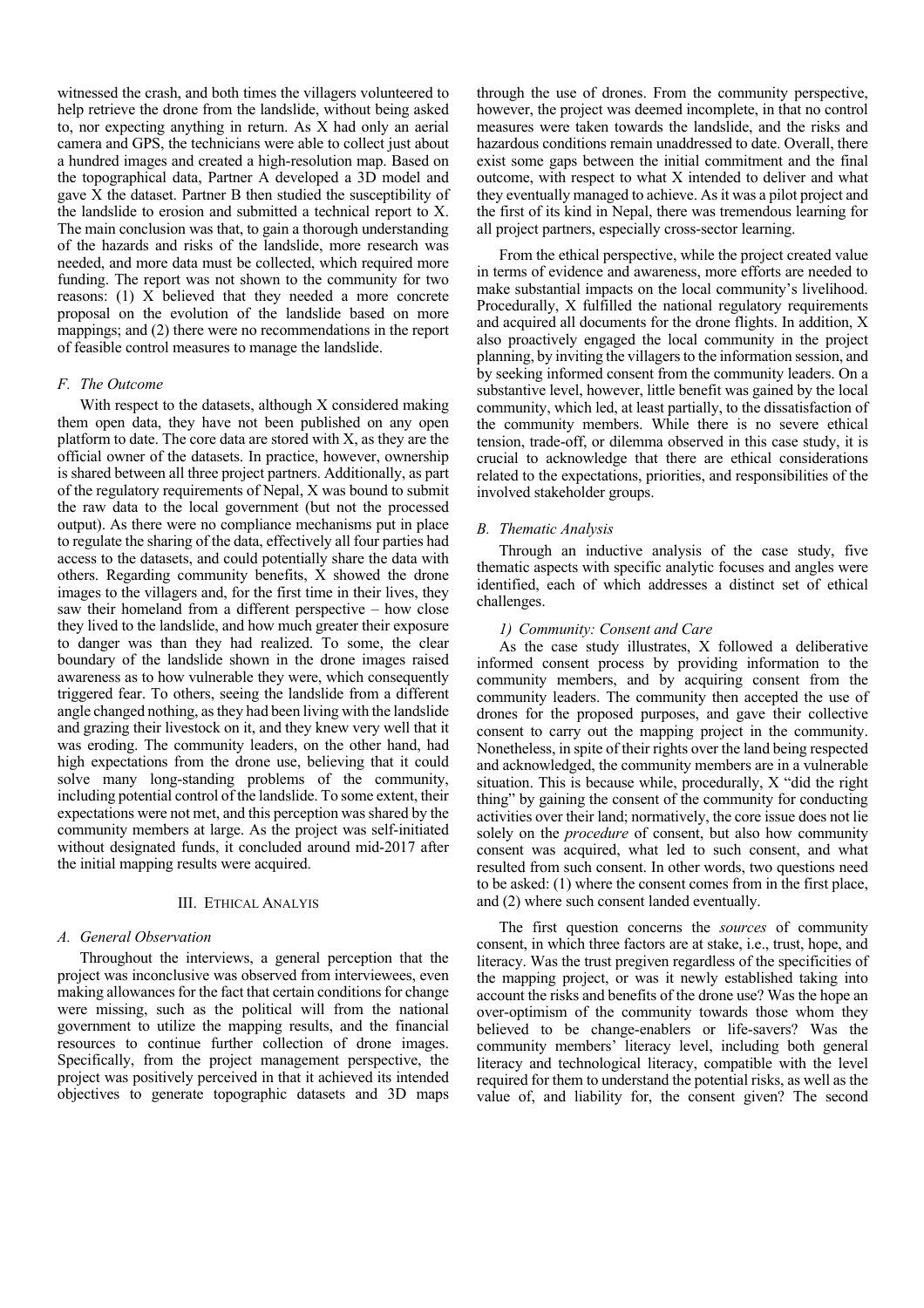question points to the *consequence*s of community consent, where two aspects are noteworthy, i.e., philanthropic misconception, and duty of care. Did the community at large build their expectations in alignment with the actual objectives of the mapping project? Might there be a philanthropic misconception embedded in the community's general understanding about aid? Is there a special duty of care towards vulnerable populations from the caregivers, for such communities already are vulnerable in the first place, and cannot afford to be made vulnerable on top of it? These delicate but pertinent aspects suggest that rigorous evaluation of the necessity of innovation proposals in the aid sector, before introducing technology in their operations, is crucial.

# *2) Technology: Risks and Benefits*

By and large, risks are inherently embedded in any kinds of technology humans have invented in history. In the mapping case, drones suggested remarkable advantages over other existing mapping options, and it achieved its intended objectives with reduced risks of harm or damage. However, as a tool or an instrument, technology embodies *technical limitations* in terms of mechanical errors or malfunction; and as a convention or an institution, technology invokes *societal implications*in the sense that technology is neither value-neutral nor apolitical. On the technical side, although drone technology is evolving at a rapid pace, it is still largely inhibited by its own limitations including various technical tensions, compromises, and tradeoffs, and so how it can be utilized depends considerably on its future level of development. On the societal side, questions around for what purposes drones are deployed, in what conditions they are intended to be used, and in what contexts their use is justified, should be placed at the center of the risk-benefit analyses to gauge which has more weight.

While drones hold tremendous promise in assisting humanitarian action in counties like Nepal, where infrastructure is poor and resources scarce, it is noteworthy that regardless of the actual and perceived advantages a technology may suggest, technology alone cannot change things for the better. What is more, as a powerful intervention, technology may trigger hidden layers of vulnerability when being introduced without caution, leading to enhanced risks and greater harm. It is, hence, crucial to address potential risks associated with the use of technology in the aid sector. This entails practical implications, i.e., stakeholders need to proactively conduct *risk-benefit assessments*, in light of the particular context in which technology is to be introduced. Uncritical adoption of technology, and leapfrog into finding "magic solutions" to tackle long-standing development challenges, risk blinding practitioners as to where the real matters of concern lie, and how the priority of the agenda should be set. Ultimately, an overwhelming demand for technological innovation may put pressure on a steady and sustainable development of the technology, resulting in a distorted dynamic in society, whereby technological advance appears hasty and aggressive, while its social, economic, and political growth dawdles behind.

# *3) Data: Privacy, Safety and Security*

If the use of drone technology may potentially introduce risks, then the data aspect associated with it may plausibly exacerbate stakeholders' susceptibility to harm. This is because if and when data privacy, safety, and security are compromised,

it can heighten risks and intensify harms for those whose data are at stake, rendering the already vulnerable worse-off. While the data collection aspect concerns privacy, in that those who are being captured in the data should be aware of what images are captured, why they are captured, and who is capturing the images; the data storage and data usage dimensions link to data safety and security, in terms of where the data are stored, how they are stored, whether there is a data management procedure in place, as well as questions about who has ownership of the data, who has authority to share the data, who can be granted access to the data, and what compliance mechanism governs if the data are to be shared. In the mapping project, the datasets produced have been stored relatively safely, with defined ownership and controlled access among a small group of partners. Nevertheless, for any data-driven technology, such as drones, data privacy, safety, and security issues are categorically of key ethical concern.

Highlighting the data aspect as one of the most critical factors in this context helps, on the one hand, set data protection as a *regulatory priority*; and on the other hand, develop *operational guidelines* to reduce potential risks, thereby preventing violations of data privacy or breaches of data safety and security from occurring. As the case study indicates, without an enforceable data management system, the possibility of the datasets being potentially disclosed to, or misused by, external parties, is not unconceivable. This, in effect, transmits data safety and security risks onto the professional and personal ethics of those who have access to the data, downplaying institutional arrangements which require collective efforts to tackle. While no actual harm in terms of data safety and security seemed to be created in this mapping project, the identifiable risks and the conceivable harms that might have been triggered cannot be overlooked.

# *4) Regulation: Authority and Procedure*

It is a common concern of the tech community that without effective regulatory mechanisms, both the development and the deployment of new technologies risk being hindered, resulting in two equally chaotic scenarios: anarchy or autocracy. While risks can be intensified when the tech industry is underregulated, a stifling and over-regulated ambiance does no good to the industry either. The current state of technology development is much faster and far more robust than that of regulation, for a number of structural reasons. In the case of drones, regulatory issues include, e.g., who the lead agencies should be at the national and international levels, how the compliance and enforcement mechanisms could be established, and what legal and administrative procedures would be set up, among others. Unless the regulatory challenges are responded to, it is unlikely that there will be a safe and healthy environment in which society at large can manage technological risks, and in which the humanitarian sector can drive its innovation process. In this sense, the regulation dimension is an overarching layer with a *top-down force*, which determines the scope and magnitude of the first three sets of ethical challenges.

In practice, two aspects need to be attended to. Firstly, regarding *regulatory authority*, there are two subdimensions, namely, who the lead agency should be, and at what level such an authority should be set up. Evidently, the absence of a dedicated global regulatory authority overseeing all drone-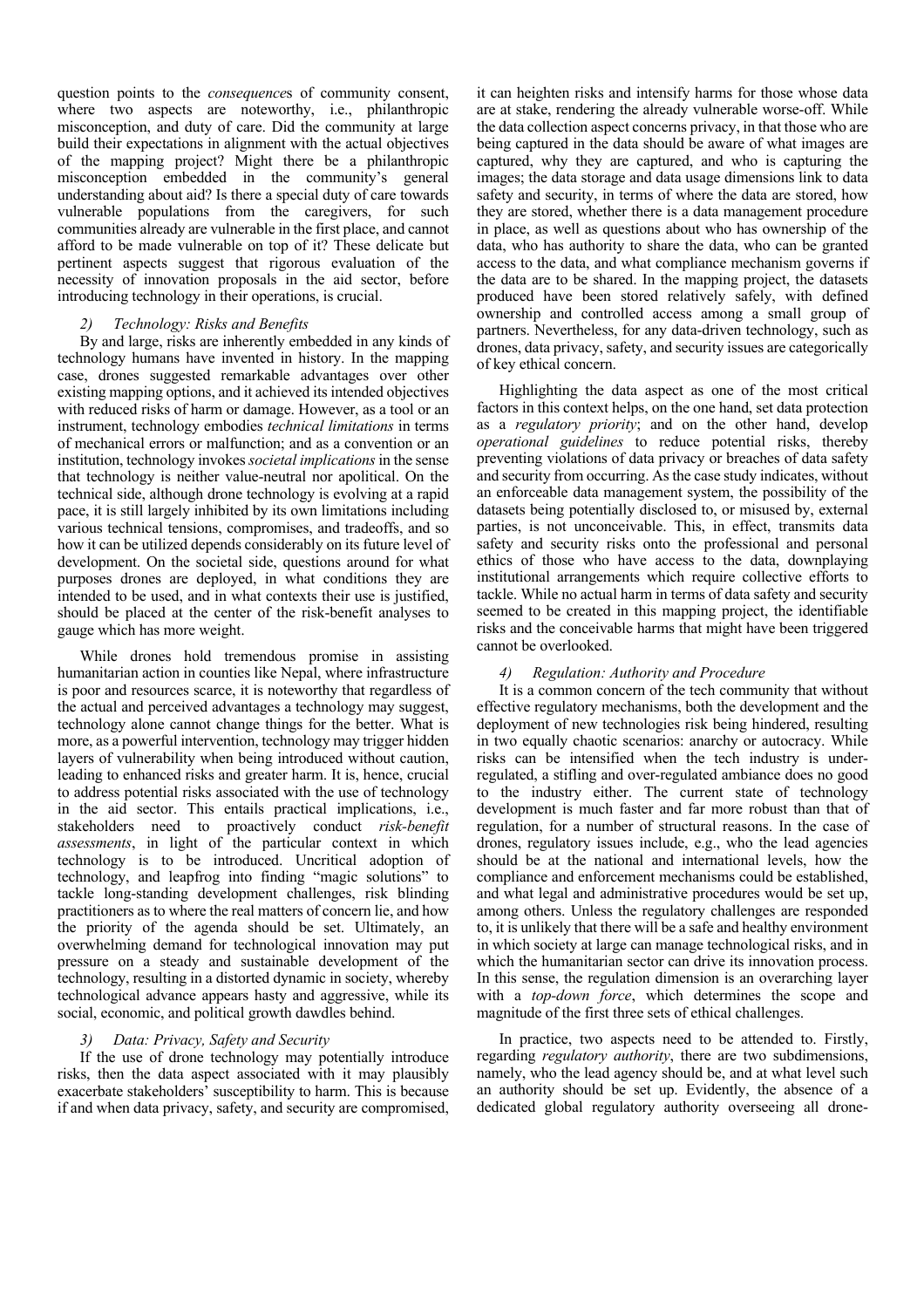related activities adds ambiguity to the development of drone regulation, rendering stakeholders at risk of irresponsible use or potential harmful consequences. Secondly, with respect to *provisions and procedures*, the biggest challenge is how stringent drone regulations should be, such that they are sensible but do not hinder the development of the technology or oppress its application for social good. There are as well two subdimensions to this challenge, namely, that of the content, and that of the process. As an example, the case study points out how outdated the existing regulations are, how context-insensitive the provisions and procedures are, and how left-behind regulation is in general compared to the pace of technology development. This implies that continued effort needs to be made to sensitize the authorities on the need to establish sensible legal and administrative provisions and procedures.

## *5) Stakeholders: Responsibility and Accountability*

Last, but not least, the final aspect of the humanitarian use of technology lies with stakeholder responsibility and accountability – not only in terms of the deployment of technology, but also towards each other. The danger of lacking a deep understanding of responsibility and accountability is that it creates a *moral hazard* whereby stakeholders advocate the humanitarian imperative of "Do No Harm" on the one hand, while adversely causing harms to those whom they intend to protect on the other [13]. Like the regulation aspect, the stakeholder dimension is also an overarching layer situated in the background, whereby the creation of actionable *ethical standards* can help drive it with a *bottom-up force*. Acknowledging that the societal impacts of stakeholders' choices and decisions may unintentionally render affected populations vulnerable can help them navigate through the moral hazards, and find a better position in their moral compass,

Regarding the role of the government, in the context of the case study, the responsibility of the government was somewhat ambiguous, due partially to its political priority-setting. While humanitarian and development actors may assist in post-disaster reconstruction, ultimately, it should be the local government and local communities who take the lead to rebuild lives. With respect to the accountability of humanitarian organizations, the center of discussion in this context is why introduce new technology into their practice in the first place, and how to introduce it to vulnerable populations without causing potential harm to them. This invokes reflections about the rationale and justifications of the project, which points out the importance of self-positioning of humanitarian organizations. Regarding the community, the key point here is how to understand and articulate the local needs, such that projects carried out over their land are not driven by the needs of donors, whereby they experiment with ideas and test out new tools; rather, they should be derived from a need perspective, whereby the local communities' livelihood will be prioritized and catered for. Finally, to substantively move forward in the process of humanitarian innovation, a pragmatic tool would be to establish action-guiding ethical standards, e.g., on privacy, on data management, on informed consent, on stakeholder engagement, etc. If the stakeholder aspect is attended to, the principle of "Do No Harm" will not be rendered a mere slogan or a moral disguise of those who drive the humanitarian innovation enterprise.

#### IV. DISCUSSION

In the aftermath of the 2015 earthquake, Nepal witnessed an influx of humanitarian agencies ready to deliver aid and relief on the ground. The considerable operational challenges facing humanitarian organizations range from weather to infrastructure, and to long-standing structural problems. The availability and accessibility of technology, as well as the curiosity and eagerness of humanitarian organizations, aid donors, and government agencies to use it in emergency relief work, transformed Nepal into an incubator of humanitarian innovation. Within this challenging, complex and fast-moving environment, stakeholders could hardly afford critical distance in adopting technologies that hold the promise of saving lives. They were equally inattentive to a subtle tension between technological innovation and hidden vulnerability derived from structural dysfunction mixed with over-optimism about the potential risks of novel technologies.

Disastrous events in any economically and politically fragile society will inevitably bring about a long-drawn-out chain of events, in that one disaster feeds into another for years or even decades [14]. Nepal was no exception. As the case study illustrates, the local community benefited little from the drone mapping of the landslide, despite their trust and hope. This case study demonstrates a lived example where different stakeholders, who previously might have never crossed each other's paths, were brought together in the name of innovation – new technology, new players, new modes of partnership, new sources of funding, new minds, and new perspectives; the only factor that was not new was the decades-old landslide problem needing to be resolved.

At the center of the discussion lies an ideology of *technological utopia*. The post-earthquake Nepal has been repeatedly portrayed by the advocates of technological innovation in the aid sector as "a success story that can be sold". In such narratives, technology is often depicted as the "magic solution" that assisted in resolving problems which the humanitarian and development actors have long struggled over, branding the sector as forwarding-looking innovation pioneer – as opposed to traditional aid provider. Ultimately, the questions boil down to: (1) the role of technology in a sensitive and complex context where diverse factors are at play, all of which may trigger vulnerabilities of those who are affected, and (2) the role of the aid sector in an increasingly technologized ecosystem, the impact of which may suggest novel sets of methodology in aid delivery, and may challenge the fundamental humanitarian imperatives.

#### V. CONCLUSSION

While drone technology suggests a variety of applications in delivering social good, the use of it in the humanitarian space may cause unintended harm, exposing affected populations to heightened risks and unnoticed vulnerability. Hence, the adoption of new technologies in the aid sector calls for rigorous, deliberative, and nuanced reflections over the ethical challenges it may encounter. In pursuing such endeavors, an effective and sensible approach is one that is value-sensitive and contextspecific.